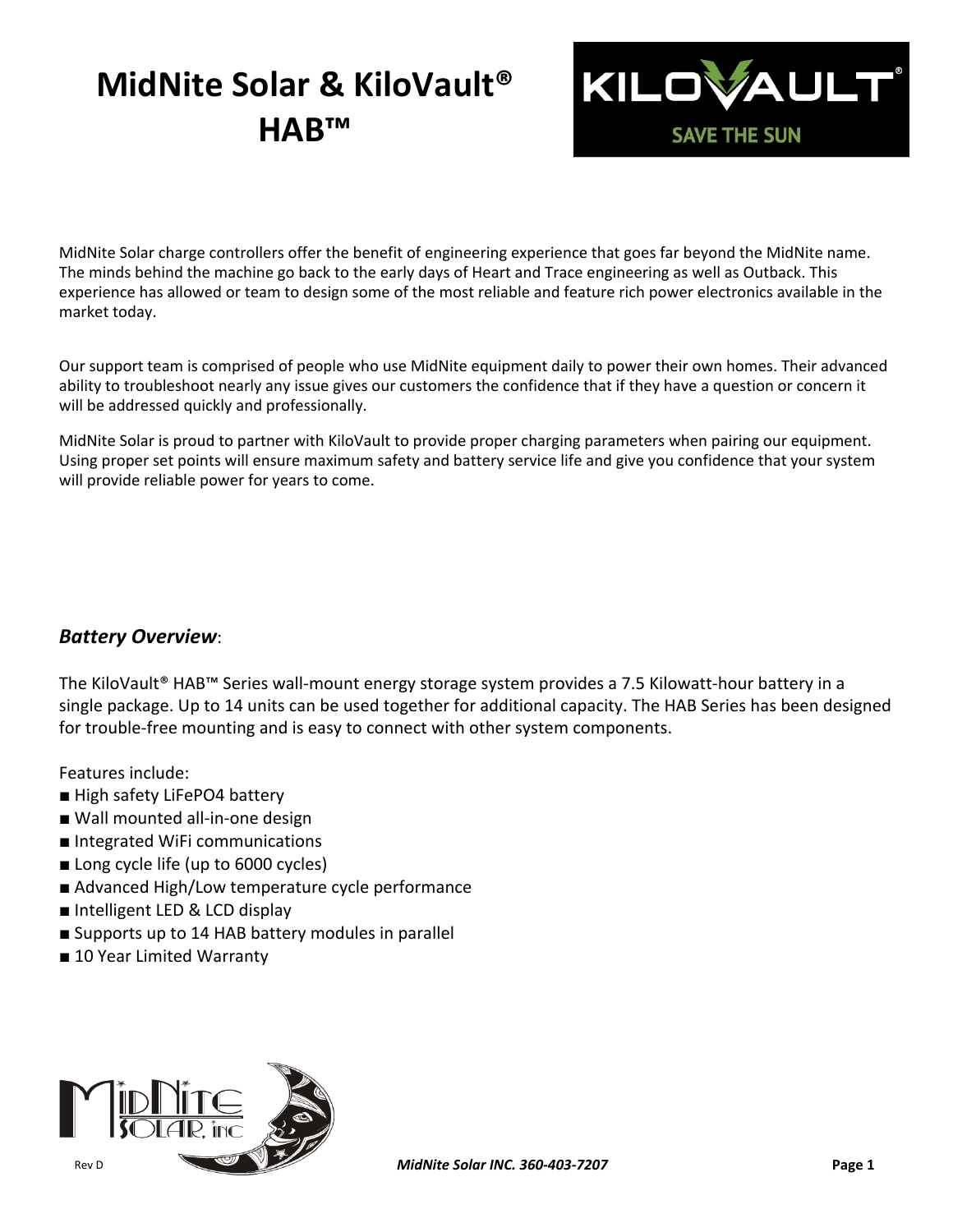# **MidNite Solar & KiloVault® HAB™**



**Voltages: 48V Amp Hour Capacities: 150Ah Temperature Range Operational: 32 – 113 Degrees F**

### **Manufacturer operating parameters by charging profile**

*10 Year extended life warranty 7.5 year extended charge rate warranty*

Low Voltage Cut-Off **1988** 2 Volts High Voltage Cut-Off 57.0 Volts

Discharge Rate 60 Amps 150 Amps Charge Rate **120 Amps** 120 Amps 120 Amps

Cycle Life 6000 Cycles (80% DoD) 4000 Cycles (80% DoD)

*Critical Settings:* Absorb Voltage - 56.2v Absorb Time – See Below 2-6 Minutes\* Float Voltage – 52.8v\*\* Equalize Voltage – Auto EQ Disabled & set to Absorb Voltage\*\*\* Equalize Time – Set to 0 minutes\*\*\* Temperature Compensation – 0.0v per degree C per cell- Disabled Low Voltage Disconnect – 48.2v Low Voltage Reconnect – 52.0v

Note: Many lithium batteries have internal BMS that can disconnect the battery from the loads/electronics. While this is an inconvenience and we want to eliminate this, no damage will be done to MidNite Solar equipment should such a disconnect happen.

\* 40 amps or less would be 6 minutes of absorb 40-60 amps would be 4 minutes of absorb 60-150 amps would be 2 minutes of absorb (Classic MPPT's allow 3 minutes as minimum)

\*\* Note: The goal is to have the loads run from the solar, In float the current in or out of the battery should be about 0 and you will want to adjust the 13.8v up or down to get the current into the battery as close to 0 as possible while allowing the loads to power from the solar.

\*\*\* Note, Midnite recommends you set the EQ voltage and time to match Absorb voltage and time. This ensures if some one unknowingly starts a Manual EQ that no harm will be done and the BMS will not disconnect